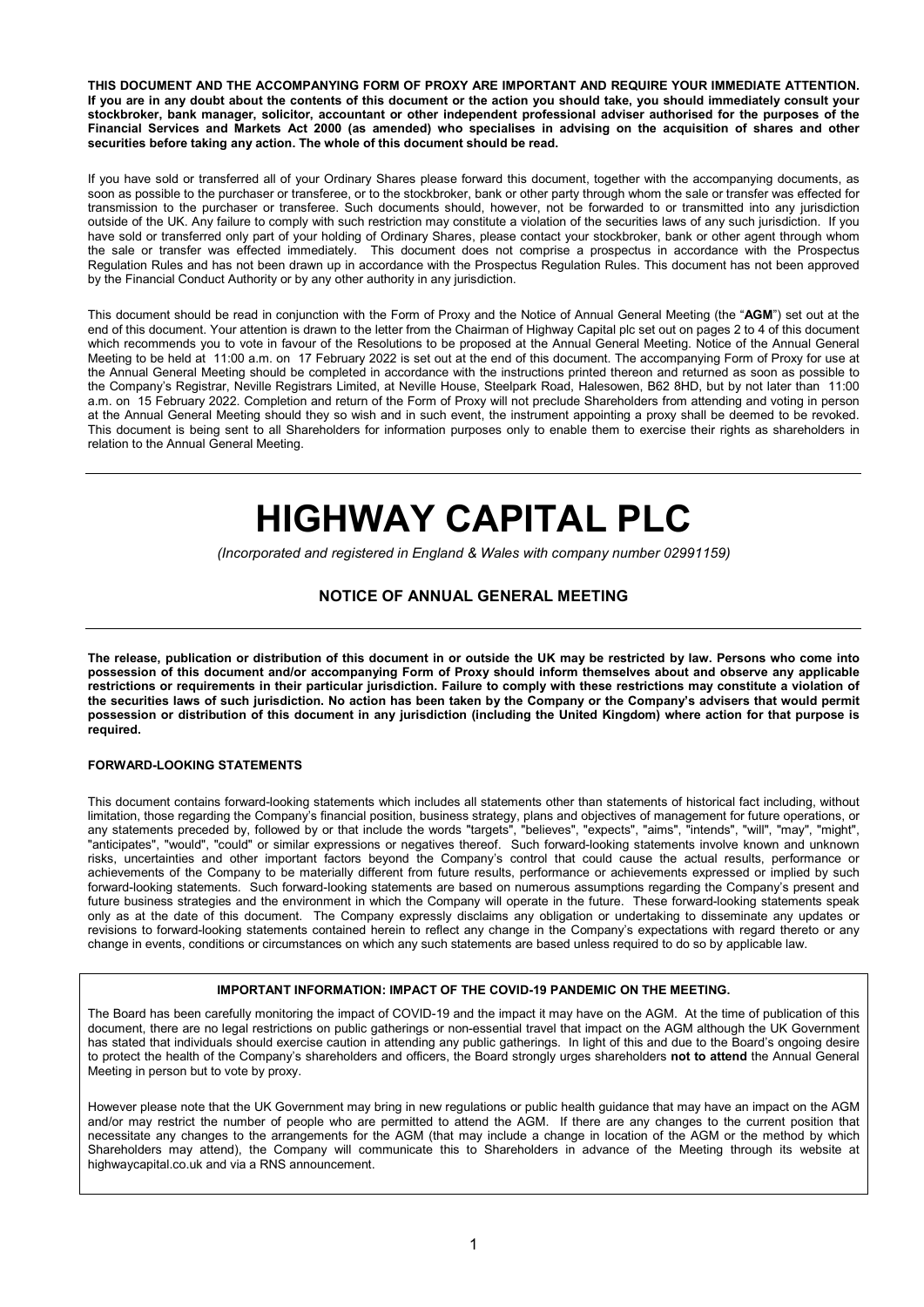#### LETTER FROM THE CHAIRMAN OF HIGHWAY CAPITAL PLC

(Incorporated and registered in England and Wales with registered number 02991159)

Directors: Ludwik Leszek Sobolewski Maciej Szytko Nicolay Mayster Biswanath Patnaik

Registered Office: Eden House Reynolds Road Beaconsfield HP9 2FL

24 January 2022

Dear Shareholder,

The purpose of this document is to provide details of the Annual General Meeting (the "AGM") of Highway Capital Plc ("Highway" or "Company") to be held on 17 February 2022 ("AGM"). The formal notice of the AGM is set out on page 5.

#### Suspension and Potential Transaction

The listing in the Company's ordinary shares of 2p each (the "Ordinary Shares") was suspended on 22 September 2016. As set out in the announcement on 11 October 2021, the Company has entered into nonlegally binding heads of terms for the acquisition of Guinevere Capital Esports & Entertainment which if completed will constitute a reverse takeover under the Listing Rules (the "Proposed Transaction") and would therefore result in the Company's existing listing being cancelled and the Ordinary Shares being re-admitted, subject to the FCA's approval. Negotiations in relation to the Proposed Transaction are progressing and the board of directors of the Company (the "**Board**") hopes to be able to make a further announcement regarding this in due course

#### Annual General Meeting

A notice convening the AGM is set out at the end of this document.

The Board has been carefully monitoring the impact of COVID-19 and the impact it may have on the AGM. At the time of publication of this document, there are no legal restrictions on public gatherings or non-essential travel that impact on the AGM although the UK Government has stated that individuals should exercise caution in attending any public gatherings. In light of this and due to the Board's ongoing desire to protect the health of the Company's shareholders and officers, the Board strongly urges shareholders not to attend the Annual General Meeting in person but to vote by proxy.

However please note that the UK Government may bring in new regulations or public health guidance that may have an impact on the AGM and/or may restrict the number of people who are permitted to attend the AGM. If there are any changes to the current position that necessitate any changes to the arrangements for the AGM (that may include a change in location of the AGM or the method by which Shareholders may attend), the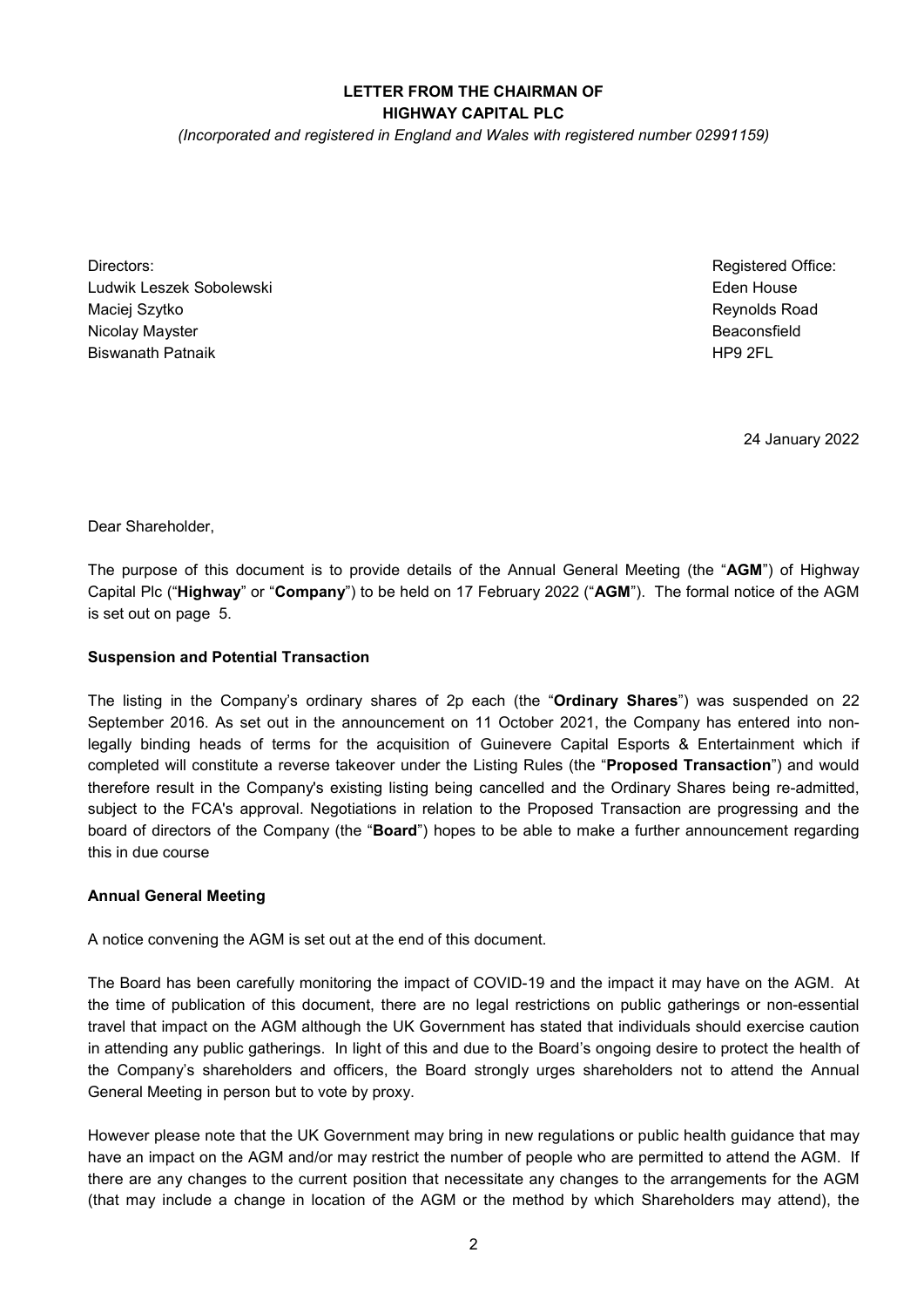Company will communicate this to Shareholders in advance of the Meeting through its website at highwaycapital.co.uk and via a RNS announcement.

At the AGM the following Resolutions will be proposed:

#### Resolution 1 – Receive Directors' Reports and Annual Accounts

Resolution 1 is to receive the reports of the Directors and auditors and the Annual Report and Accounts for the financial year ended on 28 February 2021 (the "2021 Annual Report").

#### Resolution 2 and 3 – Approve Directors' Remuneration Report and Remuneration Policy

Resolution 2 relates to the directors' remuneration report and resolution 3 the remuneration policy for the financial year ended 28 February 2021, which is contained within the Company's Annual Report and Accounts for the financial year ended 28 February 2021. Shareholders are being asked to vote on whether or not they approve the remuneration report and remuneration policy and this vote will be in respect of the content of the remuneration report and remuneration policy not specific to any Director's level or terms of remuneration.

#### Resolution 4 – Retirement by Rotation and Re-Appointment of Directors

Resolution 4 concerns re-appointment of Directors. Under the Company's Articles of Association, one third of Directors are obliged to retire by rotation with those who have been longest in office since their last election or appointment retiring. Biswanath Patnaik will retire by rotation and offer himself for re-election at the AGM.

#### Resolution 5 – Re-Appointment of Auditors

Resolution 5 is to propose the re-appointment of Shipleys LLP as auditors of the Company for the ensuing financial year and to authorise the Directors to determine the auditors' remuneration.

#### Resolution 6 – Grant of authority to the Directors to allot Shares

This Resolution deals with the Directors' authority to allot Relevant Securities in accordance with section 551 of the Companies Act 2006 (the "Act"). This Resolution will, if passed, authorise the Directors to allot equity securities (as defined by section 560 of the Act) up to a maximum nominal amount of £1,045,961 which represents 52,298,040 Ordinary Shares.

This resolution revokes and replaces all unexercised powers previously granted to the Directors to allot equity securities as if section 561(1) of the Act did not apply but without prejudice to any allotment of equity securities already made or agreed to be made pursuant to such authorities.

#### Resolution 7 – Disapplication of statutory pre-emption rights on allotment of shares

If the Directors wish to allot unissued shares or other equity securities for cash or sell any shares which the Company may hold in treasury following a purchase of its own shares, the Act requires that such shares or other equity securities are offered first to existing shareholders in proportion to their existing holdings.

This Resolution, which is conditional on Resolution 6, will, if passed, give the Directors power, pursuant to the authority to allot granted by Resolution 6, to allot equity securities (as defined by section 560 of the Act) or sell treasury shares for cash without first offering them to existing shareholders in proportion to their existing holdings up to a maximum nominal amount of £1,045,961 which represents 52,298,040 Ordinary Shares.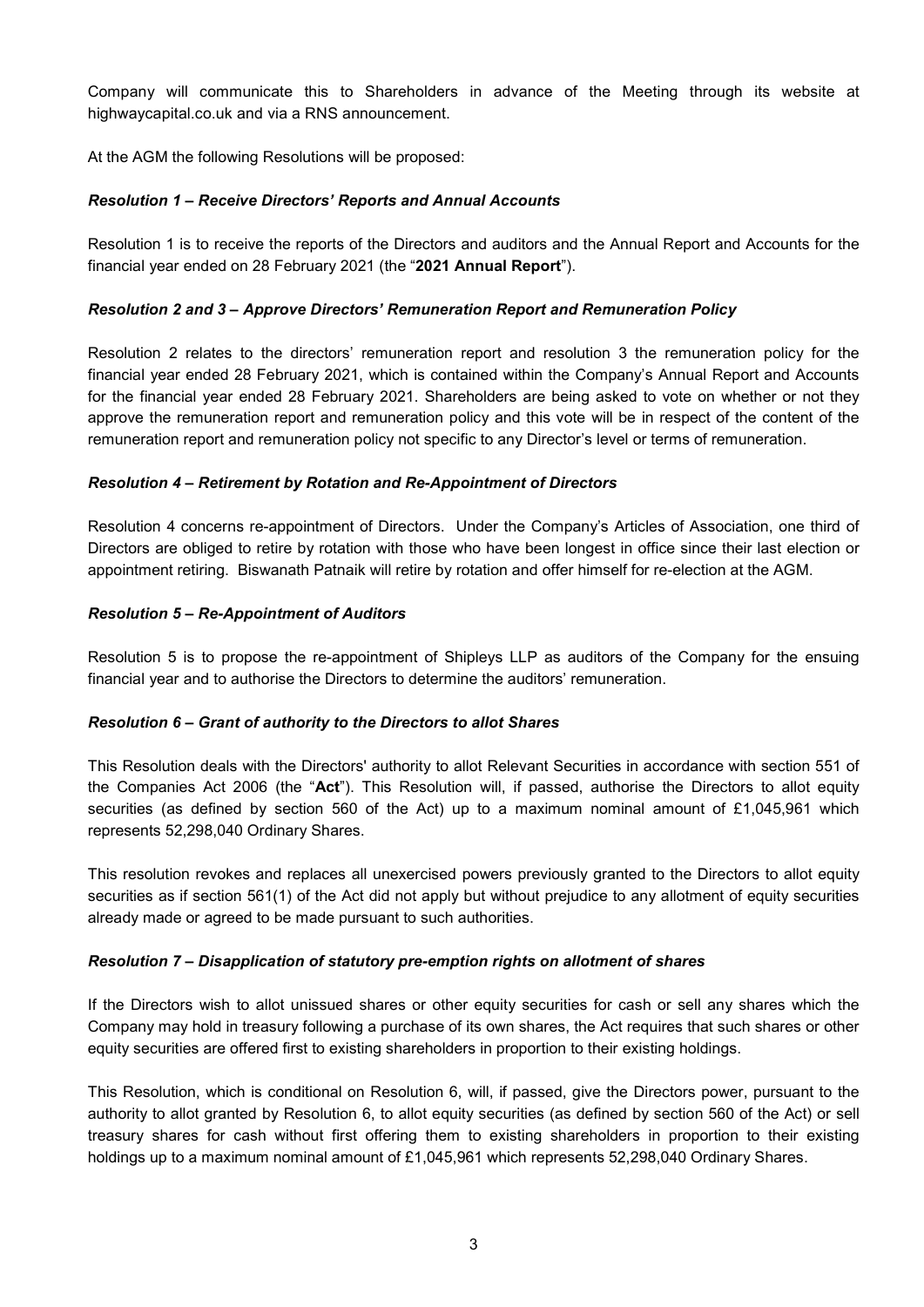#### Action to be taken

You are entitled to appoint one or more proxies to attend and vote at the AGM on your behalf. You will find enclosed with this document a Form of Proxy for use in connection with the AGM. Whether or not you propose to attend the AGM in person, you are requested to complete and return the Form of Proxy to the Company's registrars Neville Registrars Limited at Neville House, Steelpark Road, Halesowen, B62 8HD as soon as possible and, in any event, so as to be received no later than 11:00 a.m. on 15 February 2022.

Please note the comments above in relation to the Covid-19 restrictions when considering the appointment of your proxy.

#### Recommendation

The directors of the Company consider that all the proposals to be considered at the AGM are in the best interests of the Company and its members as a whole and are most likely to promote the success of the Company for the benefit of its members as a whole. The directors unanimously recommend that you vote in favour of all the proposed resolutions as they intend to do in respect of their own beneficial holdings.

#### Documents available for inspection

Copies of the following documents will be available for inspection, free of charge, at Eden House, Reynolds Road, Beaconsfield, Buckinghamshire, HP29 2FL during normal business hours on any weekdays (excluding Saturdays, Sundays and public holidays) and also on the Company's website at www.highwaycapital.co.uk. The documents will be available from the date of this document until the date of the AGM and at the AGM from 15 minutes prior to its commencement until its conclusion:

a) this Circular; and

b) the 2021 Annual Report.

Yours sincerely

Ludwik Sobolewski Chairman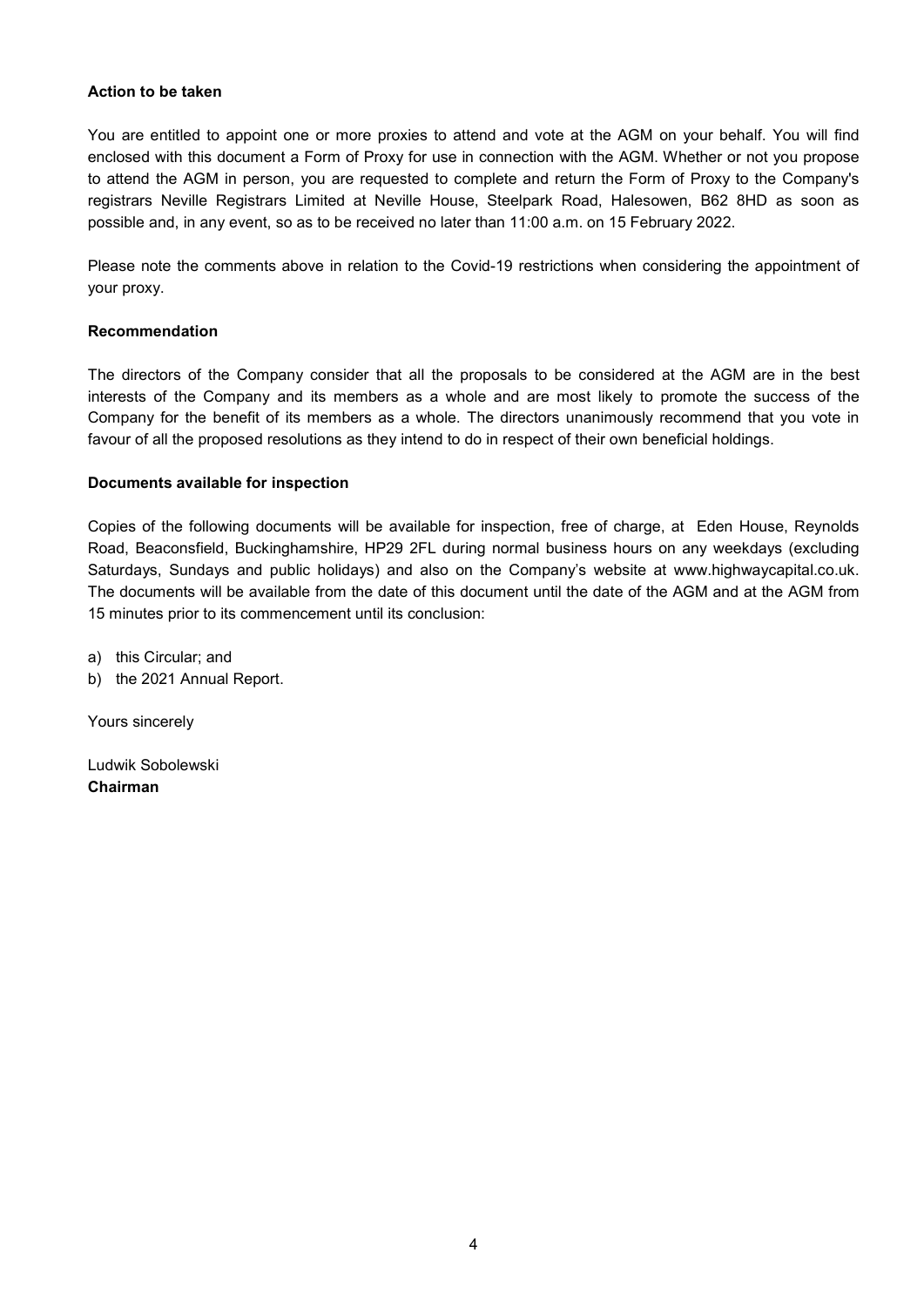Please note that this document is important and requires your immediate attention. If you are in any doubt as to the action to be taken, please consult an independent adviser immediately.

If you have sold or transferred or otherwise intend to sell or transfer all of your holding of ordinary shares in the Company you should send this document, together with the accompanying Form of Proxy, to the (intended) purchaser or transferee or to the stockbroker, bank or other agent through whom the sale or transfer was or is to be effected for transmission to the (intended) purchaser or transferee.

# HIGHWAY CAPITAL PLC

(Incorporated and registered in England & Wales with company number 02991159)

# NOTICE OF ANNUAL GENERAL MEETING

Notice is hereby given that the annual general meeting ("AGM") of Highway Capital Plc (the "Company") will be held at 10 Orange Street, Haymarket, London, WC2H 7DQ on 17 February 2022 at 11:00 a.m. for the purposes set out below.

### IMPORTANT INFORMATION: IMPACT OF THE COVID-19 PANDEMIC ON THE MEETING.

The Board has been carefully monitoring the impact of COVID-19 and the impact it may have on the AGM. At the time of publication of this document, there are no legal restrictions on public gatherings or non-essential travel that impact on the AGM although the UK Government has stated that individuals should exercise caution in attending any public gatherings. In light of this and due to the Board's ongoing desire to protect the health of the Company's shareholders and officers, the Board strongly urges shareholders not to attend the Annual General Meeting in person but to vote by proxy.

However please note that the UK Government may bring in new regulations or public health guidance that may have an impact on the AGM and/or may restrict the number of people who are permitted to attend the AGM. If there are any changes to the current position that necessitate any changes to the arrangements for the AGM (that may include a change in location of the AGM or the method by which Shareholders may attend), the Company will communicate this to Shareholders in advance of the Meeting through its website at highwaycapital.co.uk and via a RNS announcement.

You will be asked to consider and vote on the resolutions below. Resolutions 1 - 6 will be proposed as ordinary resolutions and resolution 7 will be proposed as a special resolution.

#### Resolution 1 (Ordinary Resolution)

To receive the report of the directors and the audited accounts for the year ended 28 February 2021.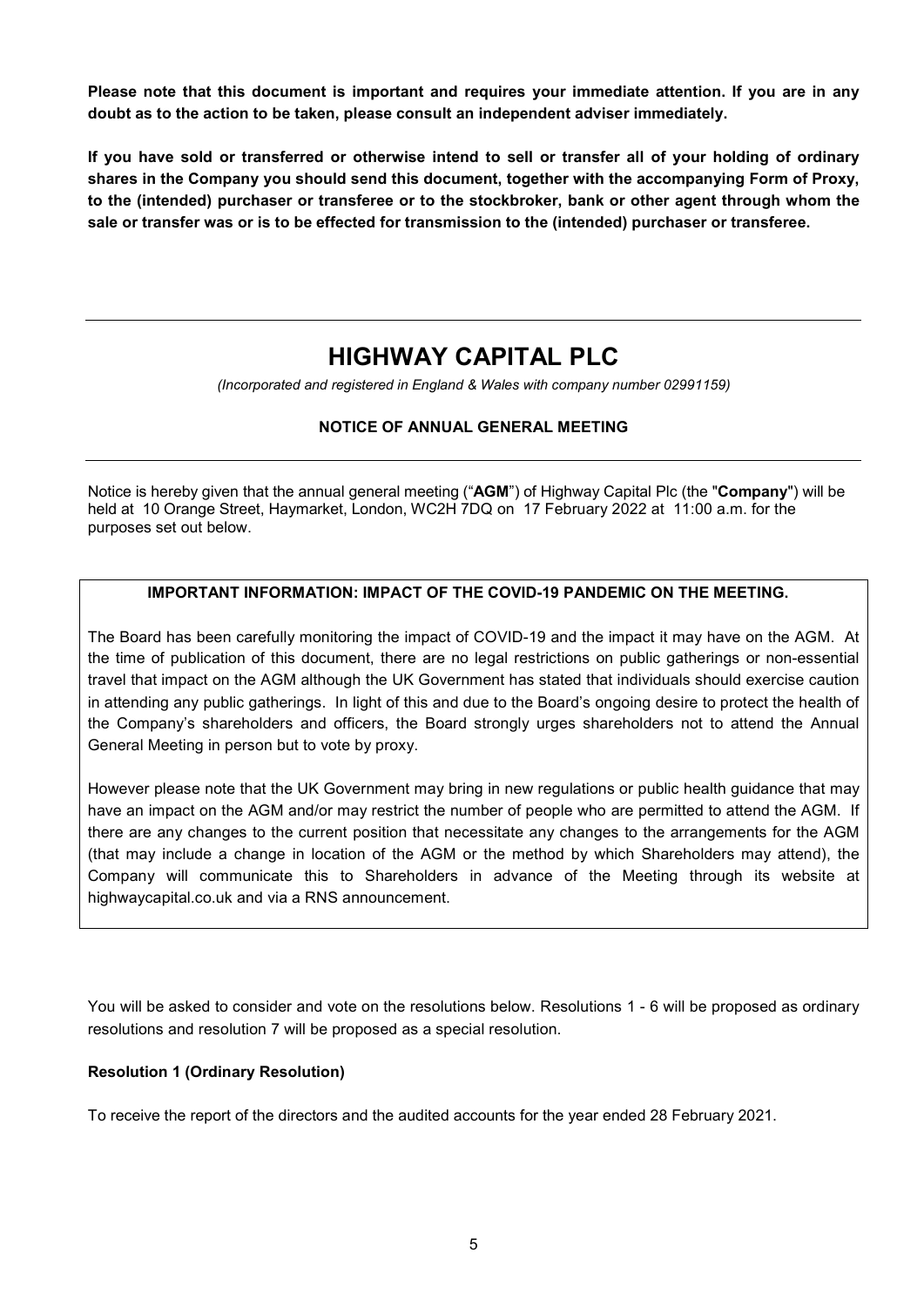#### Resolution 2 (Ordinary Resolution)

To approve the directors' remuneration report (excluding the directors' remuneration policy, set out on page 11 of the directors' remuneration report) for the year ended 28 February 2021.

#### Resolution 3 (Ordinary Resolution)

To approve and ratify the directors' remuneration policy (as set out on page 11 of the directors' remuneration report for the year ended 28 February 2021).

#### Resolution 4 (Ordinary Resolution)

To re-elect Biswanath Patnaik as a director of the Company.

#### Resolution 5 (Ordinary Resolution)

To re-appoint Shipleys LLP as the registered auditors of the Company and to authorise the directors to determine their remuneration.

#### Resolution 6 (Ordinary Resolution)

THAT, in accordance with section 551 of the Companies Act 2006 (the "Act"), the directors of the Company (the "Directors") be generally and unconditionally authorised to allot to allot shares in the Company and to grant rights to subscribe for, or to convert any security into, shares in the Company ("Relevant Securities") comprising equity securities (as defined by section 560 of the CA 2006) up to an aggregate nominal amount of £1,045,961 provided that this authority shall, expire on the earlier of the conclusion of the next annual general meeting of the Company after the passing of this resolution and the date being fifteen months after the date of the passing of this resolution (unless renewed, varied or revoked by the Company prior to or on such date) save that the Company may, before such expiry, make offers or agreements which would or might require Relevant Securities to be allotted after such expiry and the Directors may allot Relevant Securities in pursuance of any such offer or agreement notwithstanding that the power conferred by this resolution has expired.

This resolution revokes and replaces all unexercised authorities previously granted to the Directors to allot Relevant Securities but without prejudice to any allotment of shares or grant of rights already made, offered or agreed to be made pursuant to such authorities.

# Resolution 7 (Special Resolution)

That subject to the passing of Resolution 6, the Directors be given the general power to allot equity securities (as defined by section 560 of the Act) for cash, either pursuant to the authority conferred by Resolution 6 or by way of a sale of treasury shares, as if section 561(1) of the Act did not apply to any such allotment, provided that this power shall be limited to the allotment of equity securities up to an aggregate nominal amount of £1,045,961.

The power granted by this resolution will expire on the earlier of the conclusion of the next annual general meeting of the Company after the passing of this resolution and the date being fifteen months after the date of the passing of this resolution (unless renewed, varied or revoked by the Company prior to or on such date) save that the Company may, before such expiry, make offers or agreements which would or might require equity securities to be allotted after such expiry and the Directors may allot equity securities in pursuance of any such offer or agreement notwithstanding that the power conferred by this resolution has expired.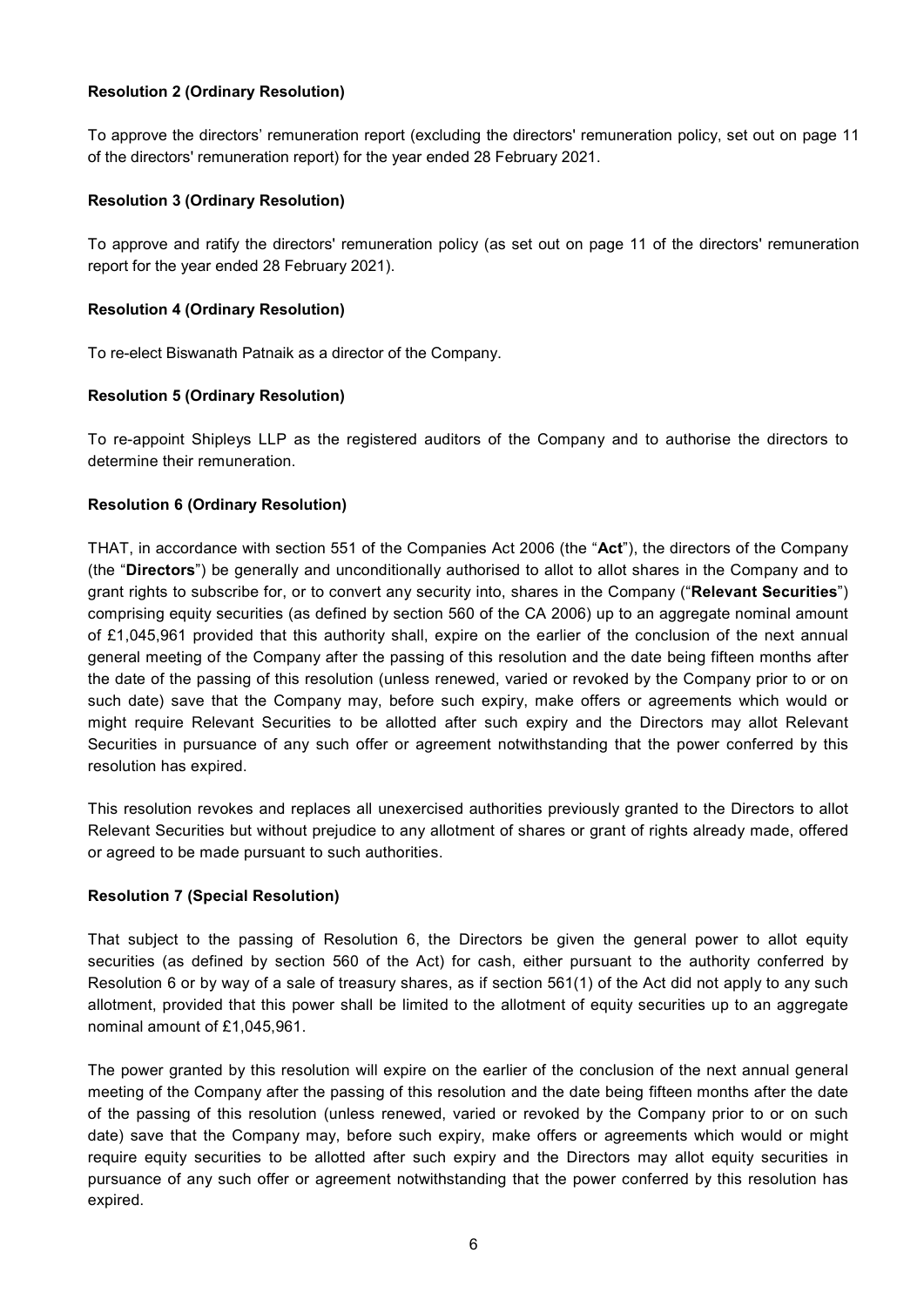This resolution revokes and replaces all unexercised powers previously granted to the Directors to allot equity securities as if section 561(1) of the Act did not apply but without prejudice to any allotment of equity securities already made or agreed to be made pursuant to such authorities.

By Order of the Board **Registered Office: Registered Office:** 

MACIEJ SZYTKO Company Secretary

Eden House Reynolds Road Beaconsfield HP9 2FL

24 January 2022